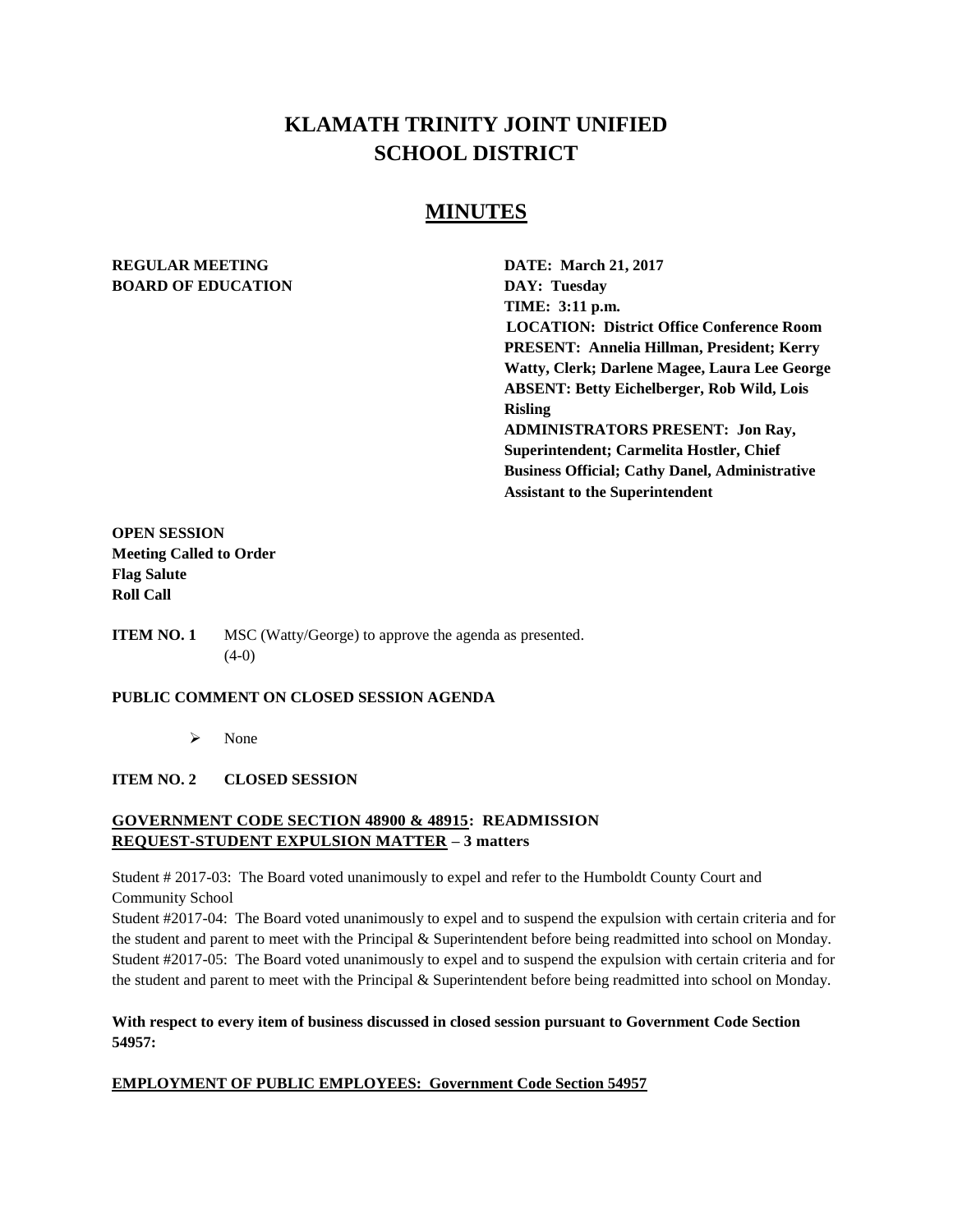- Instructional Assistant/Severely Handicapped Aide/Classified/Orleans Elementary School-No action
- To hire Robin Stevenson as an Instructional Assistant/Special Needs Aide at Hoopa Elementary School
- $\triangleright$  Speech and Language Assistant/Classified/Hoopa Elementary School-No action
- $\triangleright$  Superintendent Contract

## **STIPENDS**

- $\triangleright$  To hire Daisy Carlson as the 8<sup>th</sup> Grade Class Advisor at Jack Norton Elementary School
- $\triangleright$  To hire Jess McLaughlin as the 7<sup>th</sup> Grade Boys Basketball Boys Basketball Coach at Hoopa Elementary School
- To hire Jon Michael Robinson as the JV Baseball Coach at Hoopa Valley High School

*All hires were approved by one motion. (4-0)*

**GOVERNMENT CODE SECTION 54957**: Public Employee discipline, dismissal, release, non re-election, acceptance of the resignation of, or other action which otherwise affects the employment status of a public employee.

#### *In the closed session, the Board by unanimous vote authorized scheduling a hearing for employee #25.*

GOVERNMENT CODE SECITON 54956.9 Conference with Legal Counsel – Anticipated Litigation: Under Government Code sections 54956.9(d)(2), the Klamath Trinity Joint Unified Board of Trustees hereby provides public notice that it may meet in Closed Session to decide whether there is significant exposure to litigation, and to consider and act in connection with matters for which there is a significant exposure to litigation. Under Government Code sections 54956.9, the Klamath Trinity Joint Unified Board of Trustees hereby provides public notice that it may meet in Closed Session to decide to initiate litigation and to consider and act in connection with litigation it has decided to initiate Conference with Legal Counsel – Anticipated Litigation: Significant exposure to Litigation.

GOVERNMENT CODE SECTIONS 6549.1(d) AND 54957.6 CONFERENCE WITH LABOR NEGOTIATOR Agency Negotiator: Jon Ray, Superintendent, Employee Organizations: Klamath Trinity Teachers Association (KTTA); California School Employees Association, Chapter 347 (CSEA); Unrepresented Employees. CONFERENCE WITH DISTRICT NEGOTIATOR:

#### **RETURN TO OPEN SESSION** 6:10 **p.m.**

## **ITEM NO. 3 ANNOUNCEMENT OF ACTIONS TAKEN IN CLOSED SESSION WHICH ARE REQUIRED TO BE ANNOUNCED**

## **ITEM NO. 4 PUBLIC COMMENT AND COMMUNICATION ON NON-AGENDAT ITEMS: TO INCLUDE INDIAN POLICIES AND PROCEDURES**

 $\triangleright$  No Comments

## **ITEM NO. 5 CONSENT AGENDA**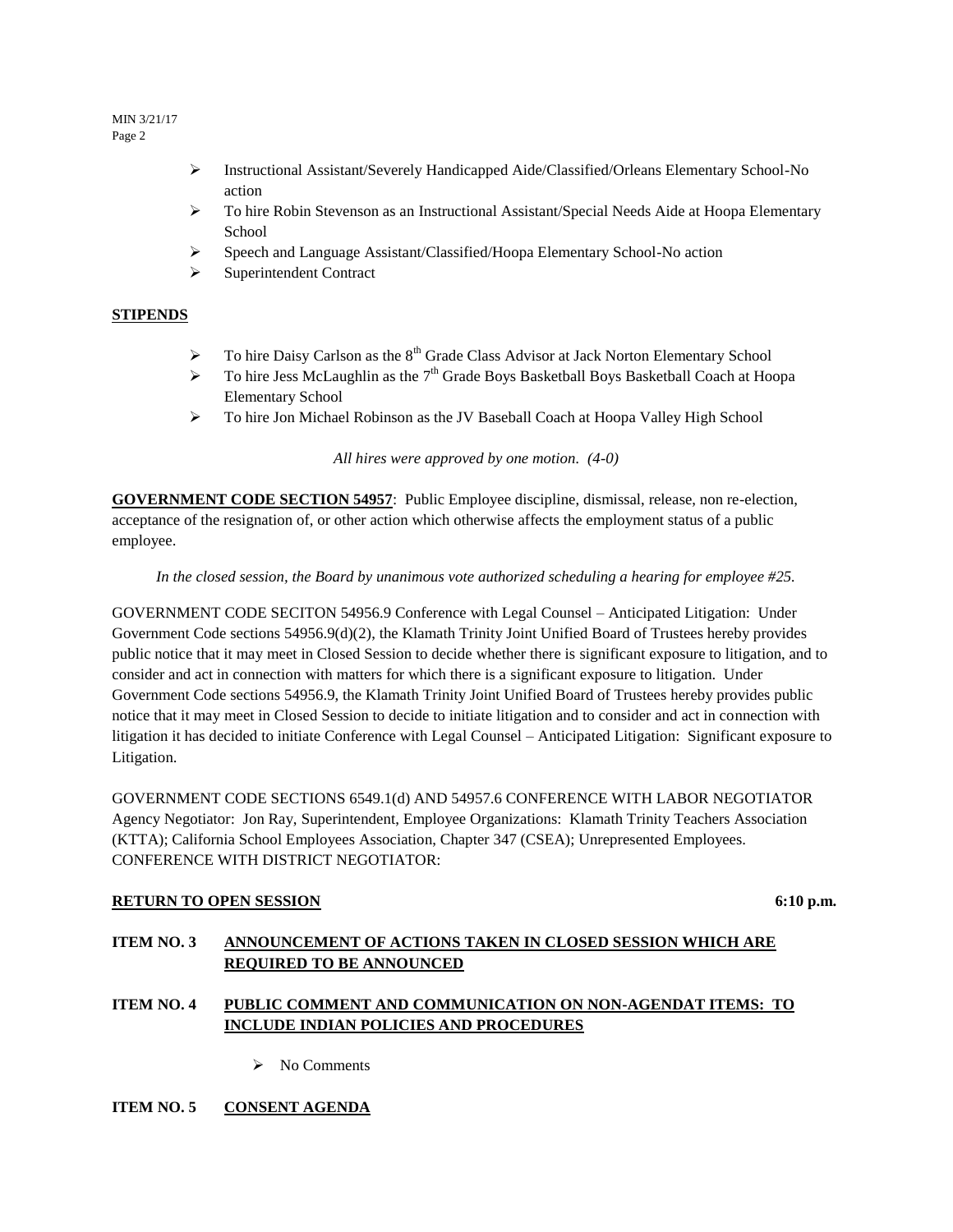MSC (George/Watty) to remove Item 5.4 from the consent agenda and consider item separately.  $(4-0)$ 

#### **5.1 MINUTES OF PREVIOUS MEETING**

Regular Meeting – February 14, 2017

#### **5.2 BILLS AND WARRANTS REPORT**

Total for the month of February: No report

#### **5.3 OUT OF STATE TRAVEL**

The Board approved the travel request for the Hoopa High track and field team to travel to Brookings, Oregon on April 8, 2017.

The Board approved the travel request for five students to attend a hearing on the Liquid Natural Gas pipeline in Klamath Falls, Oregon on March 24, 2017.

#### **5.4 OVERNIGHT FIELD TRIP REQUEST**

MSC (George/Watty) to approve.

 $(4-0)$ 

The Board approved the annual Hoopa High School Honor Choir trip to the Bay Area, April 28- 30, 2017.

The Board approved the request from the  $6<sup>th</sup>$  grade classes at Hoopa Elementary School to Wolf Creek Environmental Camp from April 26-28, 2017.

The Board approved the request from Orleans Elementary School's  $4<sup>th</sup> - 8<sup>th</sup>$  grade students to attend the Battle of the Books at HCOE on April  $14<sup>th</sup>$ .

#### **5.5 ACCEPTANCE OF THE TURNAROUND ARTS GRANT**

The Board approved accepting the grant award in the amount of \$9,998.50.

#### **ITEM NO. 6 DISTRICT REPORTS**

- **6.1** North Coast Arts Integration Project Presentation: Bill Funkhouser & Heather Gaeira shared a power point presentation.
- **6.2** Indian Education Director's Report: Shared information about parent and staff surveys regarding the school discipline policy. More meetings of the discipline committee are scheduled for the month of April. The high school and junior high classes are using the Indian Land Tenure curriculum. Additional funds from Title VI have been allocated for field trips, supplies, settle up incentive etc. Margo announced she has been appointed to be an Instructional Materials Reviewer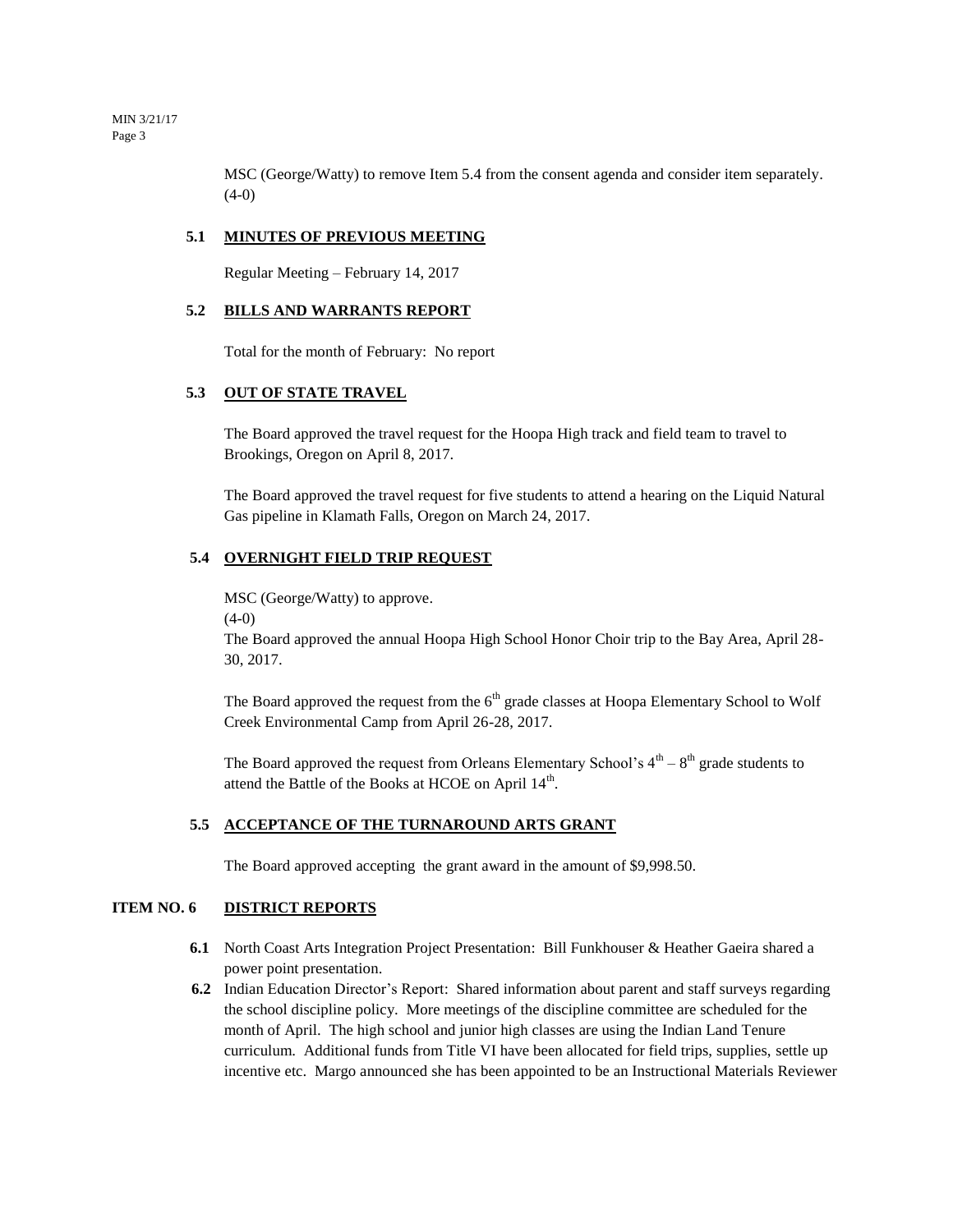> for the 2017 History/Social Science adoption and will be in training in Sacramento from April 25- 28 and in deliberation session on July 25.

- 6.3 Construction Update: Kevin Nolen reported Orleans and Jack Norton have wrapped up construction on the inside and waiting for good weather. Advertising now for the generator building at Jack Norton. Reported PG&E is to begin pole placement on April  $1<sup>st</sup>$  for the school road and should have power by the end of summer. Hoopa Elementary is close to finalizing Phase II. Hoopa High had to re-design due to the prior architect design. Trinity Valley Phase II is on schedule. Parking lot is not paved but will open some of it next week to be used. DSA accepted some projects for Phase III and Jon is working to expedite. Geo Tech drillers are on site and reported the drill at Trinity Valley stopped at 13 ft. but need to go to 35 ft.
- 6.4 Student Board Member Report: Reported the Winter Ball was a lot of fun with a DJ, photo booth, etc. Intern working with the students in leadership class to develop leadership skills. Invited the Board to attend some home softball games.
- 6.5 Special Education Report: Craig Kimball shared a lot of students have been identified with having behavior issues. Collaborating with staff members to help create a response team to help students with behavior issues.
- 6.6 Hoopa Elementary School Report: Announced some students will be at the Orleans Board meeting for their History Day presentation. Benny Griggs and Wes Crawford and two students attended the Sources of Strength Training. A community meeting on Mental Health, Drugs and Alcohol was held and was highly attended. Held grade level meetings for teachers to go over the MAP scores.
- 6.7 Captain John Continuation School Report: Reported students receiving Special Ed. Resource services once a week and 12 kids from Hoopa High are attending credit recovery classes at Captain John. Reported 3 students that are currently homeless and need clothes, supplies, etc. Michael Sonn, counseling intern through HCOE, has started holding counseling sessions this week. Planning on attending the Success in Both Worlds conference this week at McKinleyville High School. Undefeated basketball season this year and will be going into the championships next week.
- 6.8 Hoopa Valley High School Report: Reported on the WASC report and shared that Jon felt really good about it. Some recommendations were to focus more on positive things and the incredible staff that works together through a difficult situation.
- 6.9 Trinity Valley Elementary School Report: Staff is excited to move into the new classrooms and administration building. Had a positive staff meeting this month and they are working on goals and dreams, reviewing test scores.
- 6.10 Orleans and Jack Norton School Reports: Reported two students were awarded 1<sup>st</sup> place at the History Day Fair at HSU and will be going to the State Championship. Another student won a \$50 gift certificate for focusing on local history regarding Captain John. Held an anti-bullying march at Orleans last Friday, held a Dr. Seuss Day. MAP test scores are up and one student met the 50% increase goal.
- 6.11 Employee Group Reports-None

#### **ITEM NO. 7 ITEMS FOR BOARD ACTION**

 **7.1 TEACHER HOUSING ACT OF 2016**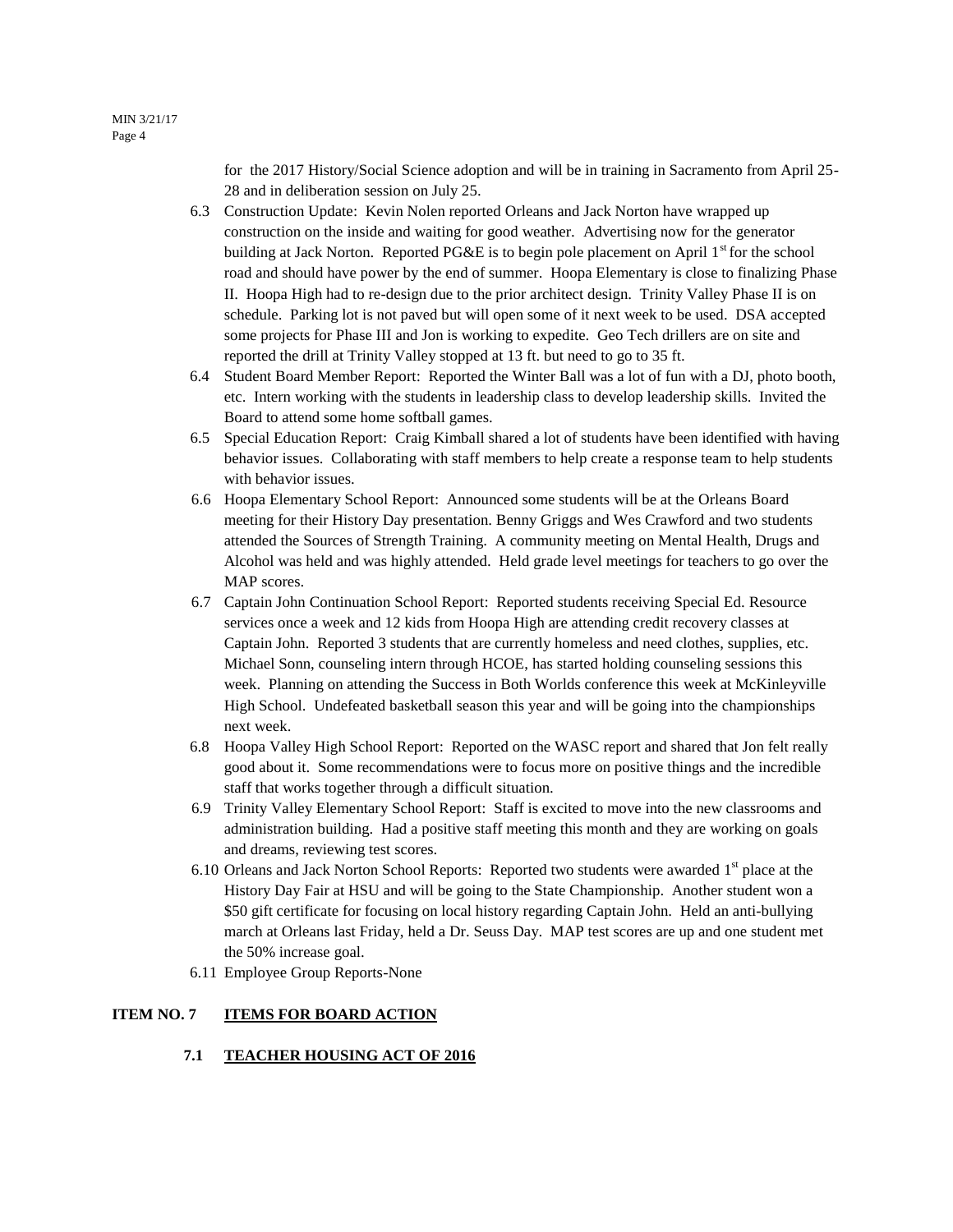The Board discussed the possibilities of purchasing housing for newly hired and current staff members. The Board further directed the Superintendent to investigate this further, specifically looking for funding

## **7.2 DISTRICT CERTIFICATION OF SECOND INTERIM BUDGET REPORT**

MSC (George/Magee) to certify the second interim budget report as positive.  $(4-0)$ 

## **7.3 MCCUEN CONSTRUCTION, INC. CHANGE ORDERS FOR HOOPA VALLEY ELEMENTARY SCHOOL-PHASE II**

MSC **(**Watty/George) to approve the change orders in the amount of \$12,653.14  $(4-0)$ 

## **7.4 MCCUEN CONSTRUCTION, INC. CHANGE ORDERS FOR HOOPA VALLEY HIGH SCHOOL-PHASE II, INCREMENT I**

MSC (Magee/George) to approve the change orders in the amount of \$69,084.62. (4-0)

## **7.5 MCCUEN CONSTRUCTION, INC. CHANGE ORDERS FOR HOOPA VALLEY HIGH SCHOOL-PHASE II, INCREMENT II**

MSC (Watty/Magee) to approve the change orders in the amount of \$37,571.03.  $(4-0)$ 

## **7.6 MCCUEN CONSTRUCTION, INC. CHANGE ORDERS FOR JACK NORTON ELEMENTARY SCHOOL-PHASE II**

MSC (Magee/George) to approve the change orders in the amount of \$12,152.49. (4-0)

## **7.7 MCCUEN CONSTRUCTION, INC. CHANGE ORDERS FOR ORLEANS ELEMENTARY SCHOOL-PHASE II**

MSC (Watty/Hillman) to approve the change orders in the amount of \$38,020.91.  $(4-0)$ 

## **7.8 MCCUEN CONSTRUCTION, INC. CHANGE ORDERS FOR TRINITY VALLEY ELEMENTARY SCHOOL-PHASE II, INCREMENT II**

MSC (Magee/George) to approve the change orders in the amount of \$104,755.94  $(4-0)$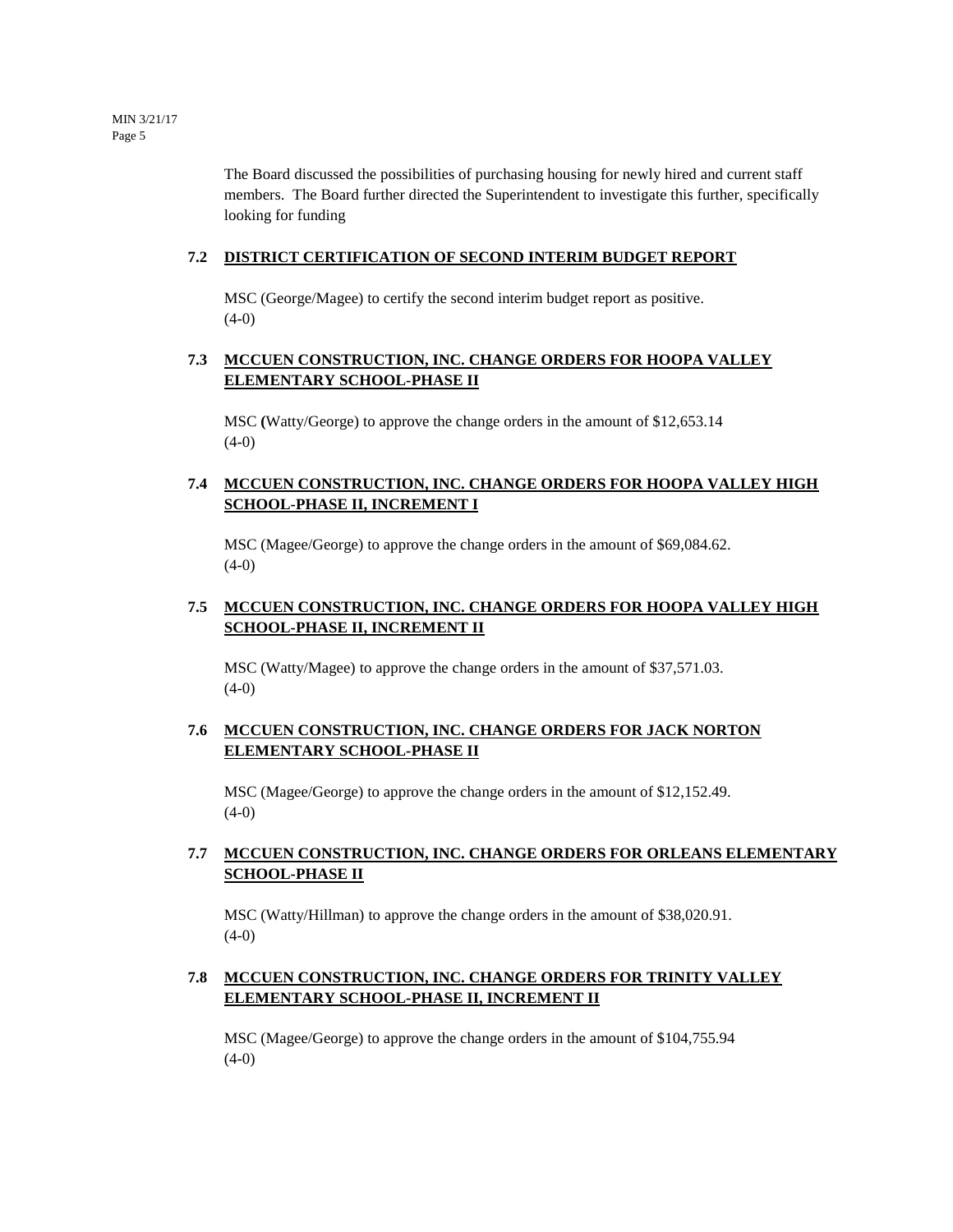## **7.9 MCCUEN CONSTRUCTION, INC. CHANGE ORDERS FOR TRINITY VALLEY ELEMENTARY SCHOOL-INCREMENT I, PHASE II**

MSC (Watty/Magee) to approve the change orders in the amount of \$14,131.74. (4-0)

#### **7.10 FRONTIER CONSULTING ENGINEERS, INC-PHASE II**

MSC (George/Watty) to approve the invoices in the amount of \$9,187.50 for Phase II work at: Hoopa Valley High School = \$8,627.50 Hoopa Valley Elem. School = \$400.00 Trinity Valley Elem. School = \$160.00  $(4-0)$ 

#### **7.11 PACE ENGINEERING, INC - PHASE II**

MSC (Watty/Magee) to approve the invoices in the amount of \$12,864.25 for Phase II work at: Hoopa Valley High School =  $$10,465.75$ Hoopa Valley Elem. School =  $$1,901.25$ Orleans Elem. School = \$497.25  $(4-0)$ 

#### **7.12 POINT 2 STRUCTURAL ENGINEEERS INC. INVOICES – PHASE II**

MSC (George/Hillman) to approve the invoices in the amount of \$9,595.00 for: Hoopa Valley High School =  $$7,135.00$  Trinity Valley Elem. School =  $$1,630.00$ Orleans Elem. School  $= $830.00$ (4-0)

#### **7.13 TRINITY VALLEY CONSULTING ENGINEERS, INC. INVOICES – PHASE II**

MSC (Watty/Magee) to approve the invoices in the amount of \$9,583.75 for: Trinity Valley Elem. School =  $$7,083.75$  Hoopa Valley High School =  $$2,500.00$  $(4-0)$ 

#### **7.14 QUOTE FROM NORTHSTATE BLINDS AND DRAPERIES-PHASE II**

MSC (Magee/George) to approve the quote for window coverings in the amount of \$5,044.00 for: Trinity Valley Elementary School=\$2,233.00 Orleans Elementary School=\$2,241.00 Hoopa Elementary School=180.00 (4-0)

### **7.15 RALPH HAGEDORN (DSA INSPECTION) PURCHASE ORDER INCREASE – PHASE II**

MSC (Watty/George) to approve the increase of \$27,300.00 to the current purchase order.  $(4-0)$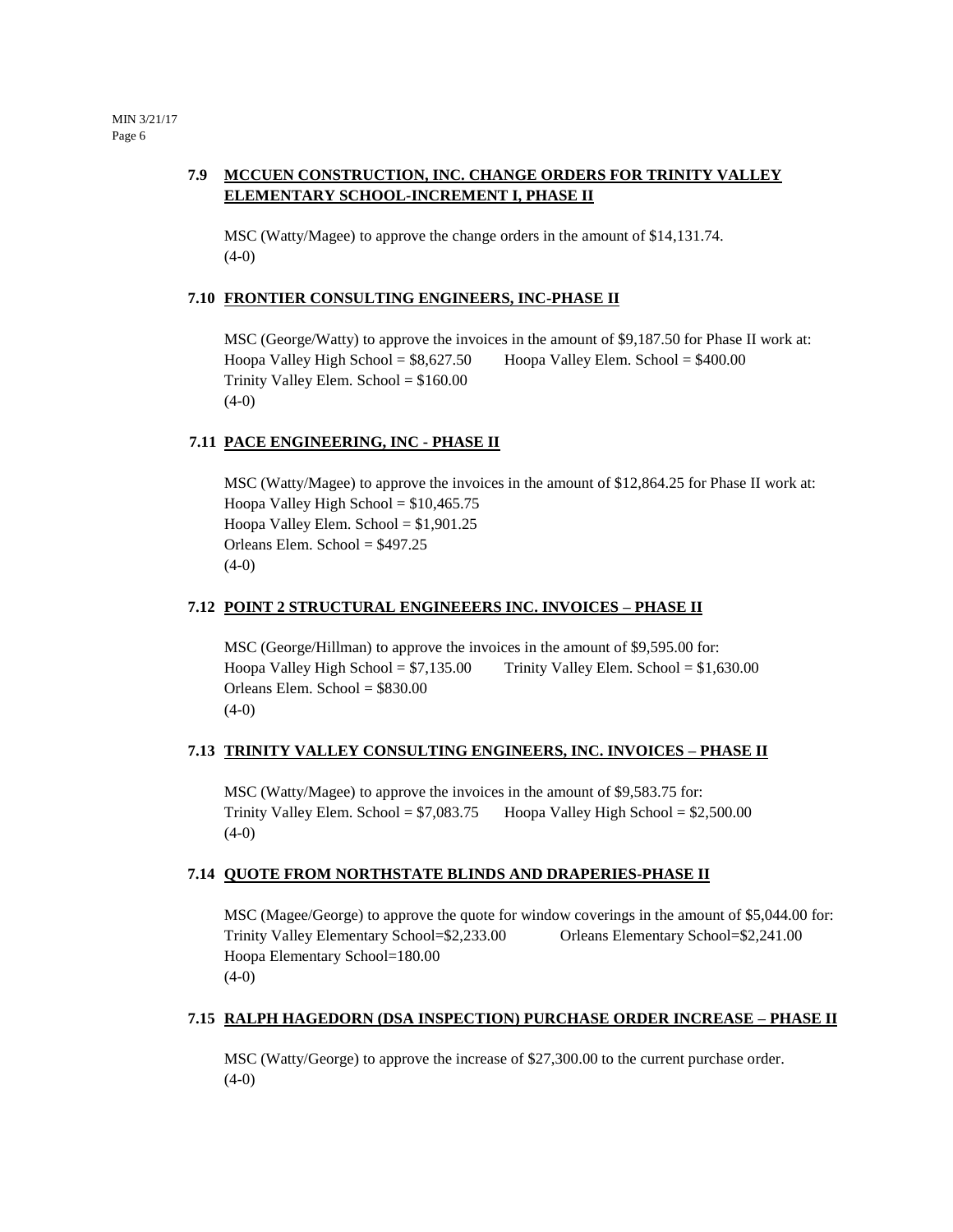## **7.16 AGREEMENT FOR ARCHITECTURAL SERVICES WITH PBK ARCHITECTS, INC. – PHASE II**

MSC (Watty/George) to approve the agreement in the amount of \$850,000.00 with PBK Architects, Inc. for Phase II projects.  $(4-0)$ 

## **7.17 PURCHASE APPROVAL FOR TWO CHILLERS FOR HOOPA HIGH AND HOOPA ELEMENTARY SCHOOLS-PHASE III**

MSC (George/Watty) to grant approval to purchase a 150 ton Chiller for Hoopa High and a 40 ton Chiller for Hoopa Elementary.

Hoopa High School 150 ton Chiller-cost not to exceed \$2,000/ton=\$300,000.00 Hoopa Elementary 40 ton Chiller-cost not to exceed \$2,000/ton-\$80,000.00  $(4-0)$ 

## **7.18 SCHOOL PSYCHOLOGIST HIRE FOR THE 2017-2018 SCHOOL YEAR**

MSC (Watty/George) to approve the hiring of one School Psychologist next year to assist with the current and increasing need for Special Education initial and triennial assessments. (4-0)

#### **7.19 EMPLOYEE TRAVEL REIMBURSEMENT REQUEST**

MSC (Watty/Hillman) to approve the employee reimbursement request for two Hoopa High employees for expenses incurred due to delayed flights to and from the Apple Conference. The reimbursements will not exceed \$250 per person.  $(4-0)$ 

#### **7.20 INTERDISTRICT ATTENDANCE AGREEMENT**

MSC (George/Watty) to approve the county wide Inter-district Attendance Agreement.  $(4-0)$ 

#### **7.21 RESOLUTION #2017-07/RETIREMENT INCENTIVE**

MSC (George/Hillman) to approve the resolution to negotiate a retirement incentive through the Public Agency Retirement System (PARS). The incentive will include Certificated Nonmanagement, Classified, and Classified Management/Confidential. The incentive for the Certificated non-management and Classified allows 85% of final pay for 4 or more retirees and 70% for 3 or less retirees. The incentive for Classified Management/Confidential allows 85% for 2 or more retirees or 70% for 1 retiree.  $(4-0)$ 

## **7.22 REQUEST FOR ALLOWANCE OF ATTENDANCE BECAUSE OF EMERGENCY CONDITIONS**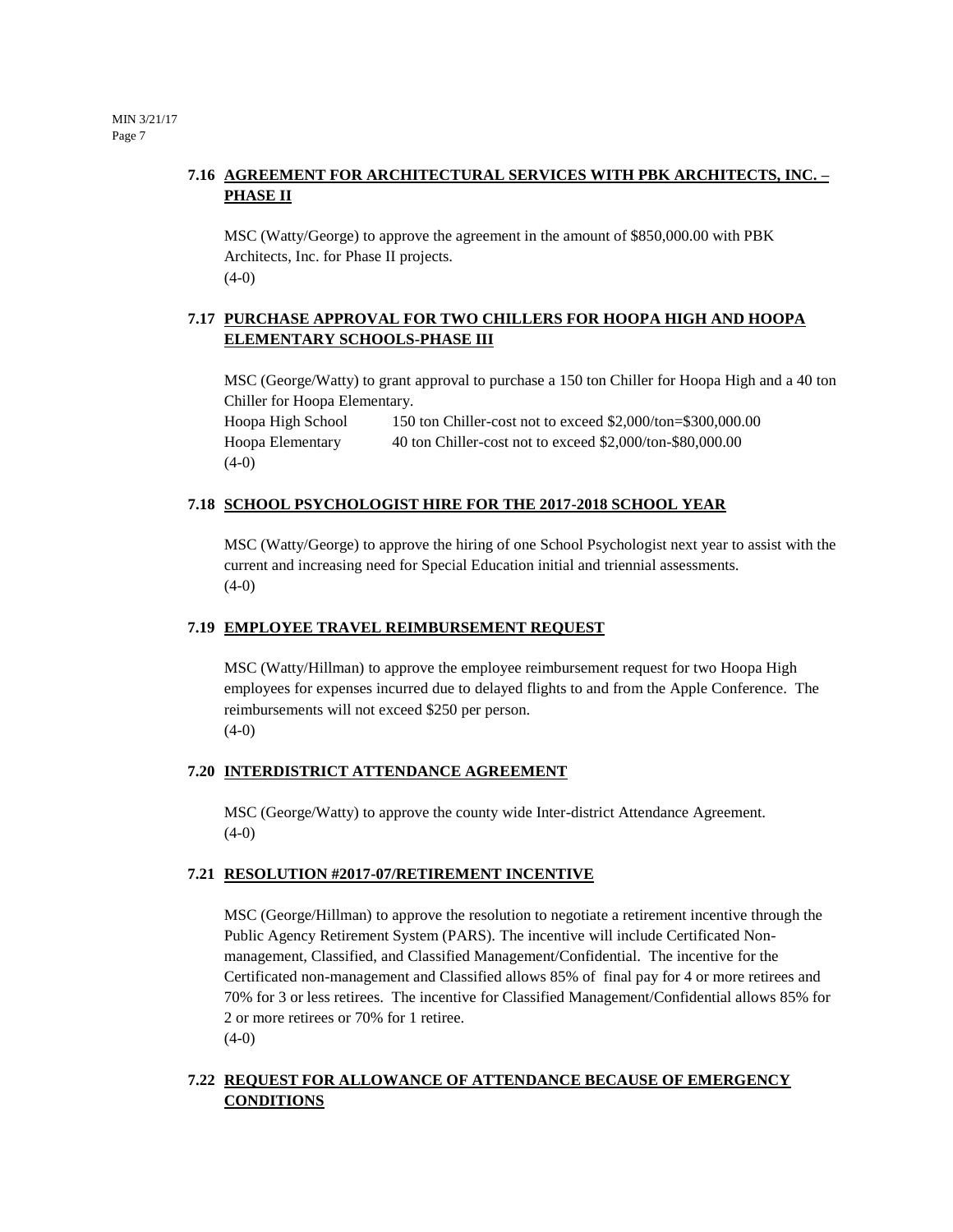MSC (George/Watty) to approve the request for allowance of attendance for Jack Norton Elementary School on February 9, 2017 due to the a rock slide covering both lanes of traffic on State Highway 169, resulting in the closure of the highway. (4-0)

## **7.23 REQUEST FOR ALLOWANCE OF ATTENDANCE BECAUSE OF EMERGENCY CONDITIONS**

MSC (Watty/George) to approve the request for allowance of attendance for all schools on March 6, 2017 due to the a due to a snowstorm that resulted in the loss of electricity in the Hoopa, Weitchpec, and Orleans areas. (4-0)

#### **7.24 SUPERINTENDENT CONTRACT**

MSC (George/Watty) to hold a special meeting when all Board members will be present.  $(4-0)$ 

#### **7.25 BOARD POLICY 0410.1/AMERICAN INDIAN POLICIES AND PROCEDURES PROPOSED CHANGES**

No action. Will present at the next regular meeting.

#### **7.26 ADMINISTRATIVE REGULATION 6143/COURSES OF STUDY-PROPOSED CHANGES**

MSC (George/Watty) to approve the proposed changes for second reading and final adoption. (4-0)

#### **7.27 BOARD POLICY 5131.62/TOBACCO-PROPOSED CHANGES**

MSC (Watty/Hillman) to approve the proposed changes for second reading and final adoption. (4-0)

#### **7.28 2017-2018 SCHOOL CALENDAR**

MSC (George/Watty) to approve option D for the 2017-2018 school calendar. The first day of school will be August 29 and the last day will be June 15, 2018.  $(4-0)$ 

#### **7.29 CORRECTIVE ACTION: 2015-2016 AUDIT FINDINGS AND RECOMMENDATIONS**

MSC (George/Watty) to approve the corrective actions to resolve the audit findings for the 2015-2016 audit.  $(4-0)$ 

#### **7.30 EDUCATOR EFFECTIVENESS FUNDING PLAN**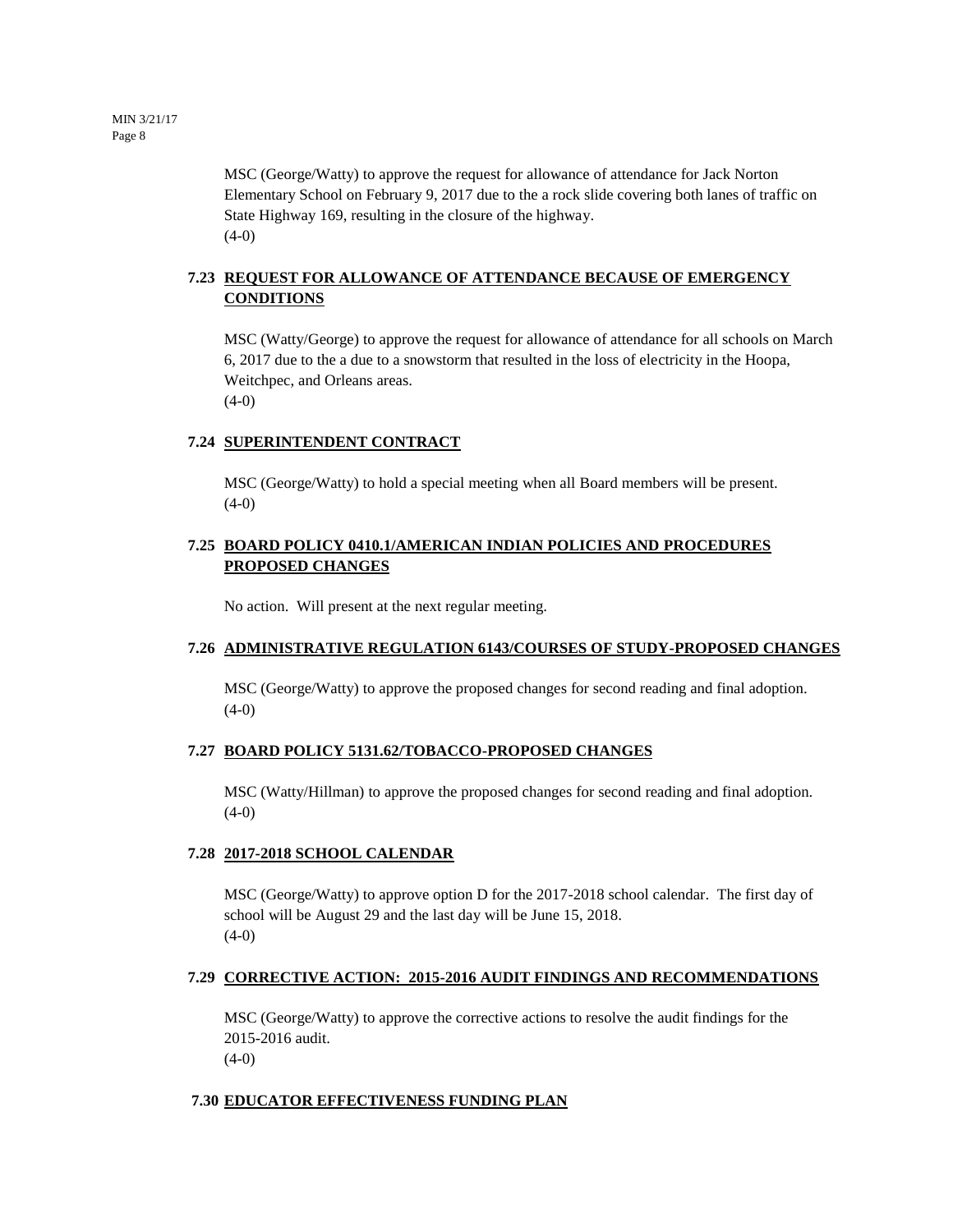MSC (George/Hillman) to approve the funding plan through fiscal years 2017-18 for purposes of enhancing the effectiveness of teachers and administrators**.** (4**-**0)

#### **7.31 PUBLIC HEARING-SUNSHINE PROPOSAL FOR 2017-2018**

Opening of public hearing: 8:44 p.m. Comment period: No comments Closing of public hearing: 8:45 p.m.

#### **7.32 KTTA CONTRACT SUNSHINE PROPOSAL FOR 2017-2018**

MSC (George/Watty) to approve the sunshine proposal from the Klamath Trinity Teachers Association for the 2017-2018 school year.  $(4-0)$ 

## **7.33 PUBLIC HEARING-CONTRACT AGREEMENT BETWEEN KTJUSD AND KTTA FOR 2016-17**

Opening of public hearing: 8:49 p.m. Comment period: None Closing of public hearing: 8:50 p.m.

## **7.34 CONTRACT AGREEMENT FOR 2016-17 BETWEEN KTJUSD AND THE KLAMATH TRINITY TEACHERS ASSOCIATION**

MSC (Watty/George) to approve the agreed upon changes to the KTTA contract.  $(4-0)$ 

#### **7.35 HOOPA ELEMENTARY SCHOOL STUDENT ACADEMY**

MSC (Watty/Hillman) to approve the pilot program for a student academy at Hoopa Elementary School.  $(4-0)$ 

**7.36 JASON BAUGH/SHN (DSA INSPECTION) PURCHASE ORDER INCREASE – PHASE II** 

MSC (George/Watty) to approve the increase of \$85,000 to the current Purchase Order, #170129.  $(4-0)$ 

#### **7.37 CASTINO RESTAURANT EQUIPMENT & SUPPLY PHASE I & II EQUIPMENT**

MSC (Watty/George) to approve the proposals for refrigerators, ice-makers, can-openers, and freezers in the amount of \$39,617.57 for: Trinity Valley Elem School (Ph II) =\$7,039.26 Orleans Elementary School (Ph II) =\$6,988.88